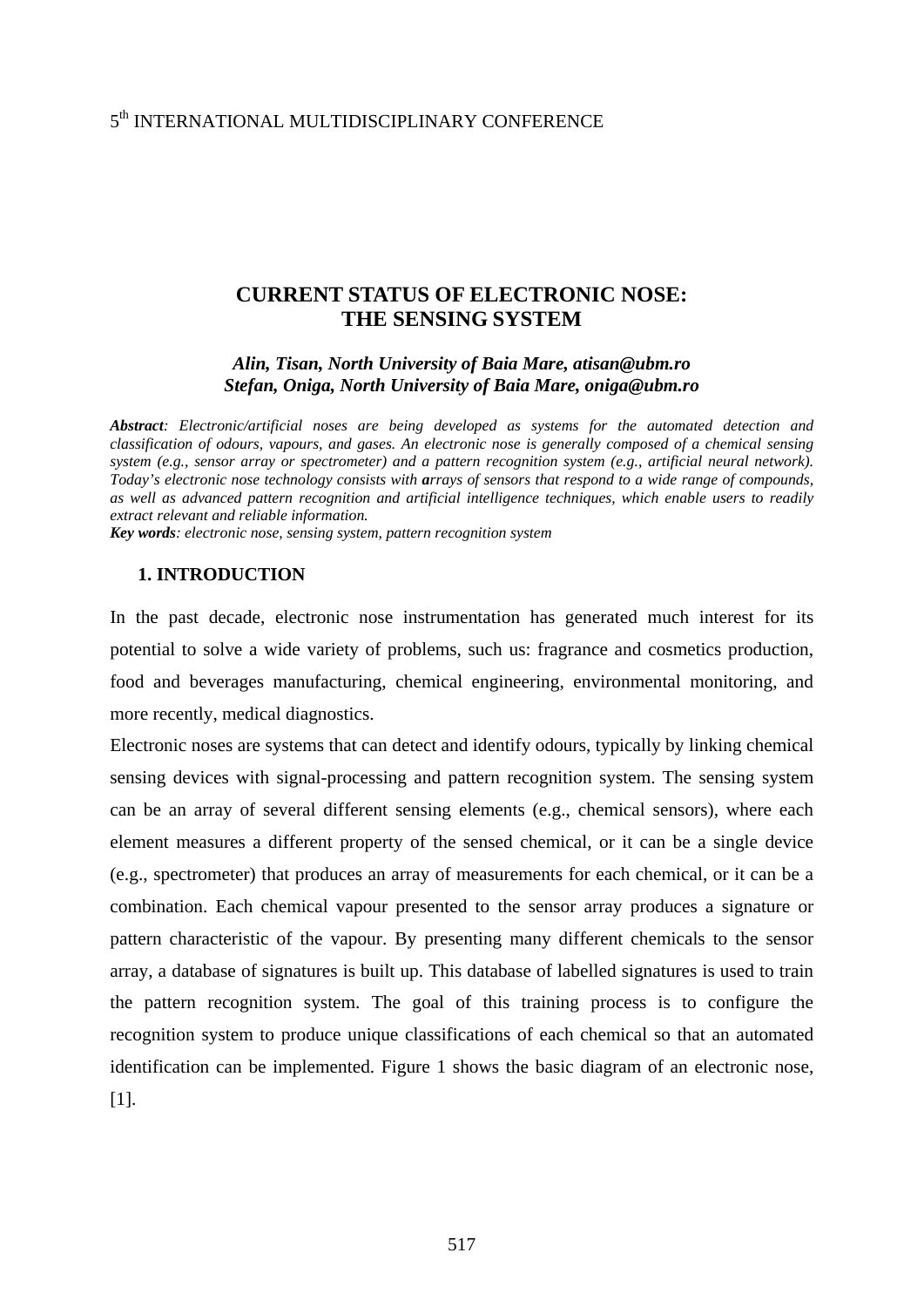

fig 1 – Schematic diagram of an electronic nose

# **2. THE BIOLOGICAL NOSE**

Electronics noses are based on human olfactory system. To attempt to mimic the human apparatus, researchers have identified distinct steps that characterize the humans smell, figure 2, [2].

The olfaction process begins with sniffing that brings odorant molecules from the outside world into the nose. With the aid of the turbinates (bony structures in the nose which produce turbulence), sniffing also mixes the odorant molecules into a uniform concentration and delivers these molecules to the mucus layer lining the olfactory epithelium in the upper portion of the nasal cavity. Next, the odorant molecules dissolve in this thin mucus layer which then transports them to the cilia (hair like fibers) of the olfactory receptor neurons. The mucus layer also functions as a filter to remove larger particles.

Reception involves binding the odorant molecules to the olfactory receptors. These olfactory receptors respond chemically with the odorant molecules. This process involves temporarily binding the odorant molecules to proteins that transport the molecules across the receptor membrane. Once across the boundary, the odorant molecules chemically stimulate the receptors. Receptors with different binding proteins are arranged randomly throughout the olfactory epithelium.

The chemical reaction in the receptors produces an electrical stimulus. These electrical signals from the receptor neurons are then transported by the olfactory axons to the olfactory bulb (a structure in the brain located just above the nasal cavity).

From the olfactory bulb, the receptor response information is transmitted to the limbic system (a primitive portion of the brain that governs emotions, behavior, and memory). This gives rise to sub-conscious associations between odor and recalled memories. The olfactory information is also transmitted to the cerebral cortex (an advanced portion of the brain that processes high level information including conscious thought). This gives rise to the conscious sensation of smell which is also combined with taste to give the sensation of flavor. There are no individual olfactory receptors or portions of the brain that recognize specific odors. It is the brain that associates the collection of olfactory signals with the odor.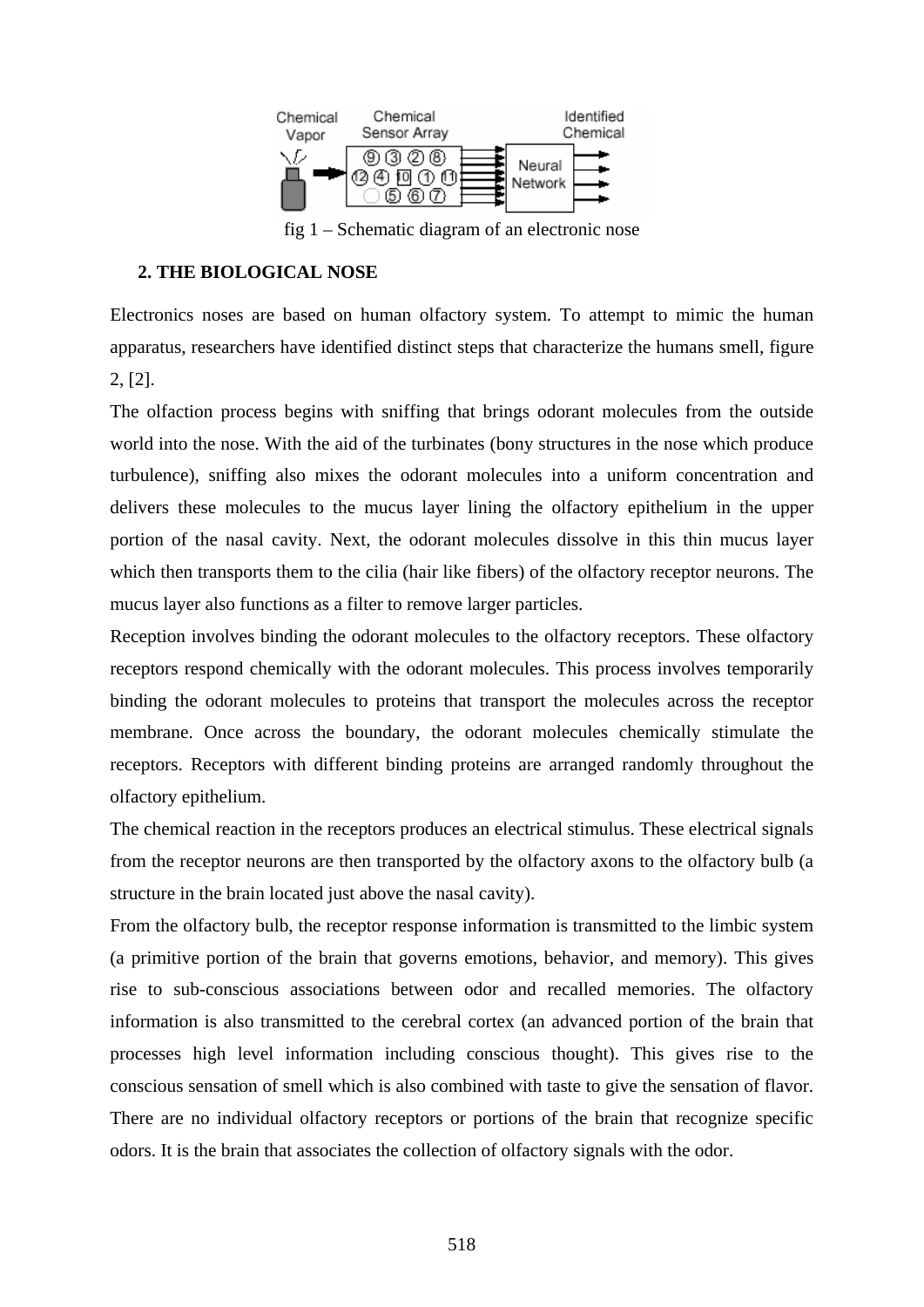Finally, in order for the nose to respond to new odors, the olfactory receptors must be cleansed. This involves breathing fresh air and the removal of odorant molecules from the olfactory receptors.



fig 2. A simplified representation of the biological olfactory system.

#### **3. THE SENSING SYSTEM**

Even though the broad selectivity of the sensors in an electronic nose is compensated by advanced information processing, the sensors still must meet key design parameters for the system. These include sensitivity, speed of operation, cost, size, manufacturability, the ability to operate in diverse environments, and the ability to be automatically and quickly cleaned. The sensors must be able to adsorb (i.e., collect and hold) large numbers of molecules of a particular species to produce a measurable change in the sensor. After the odorant is identified, the process must be reversed through a cleaning process. The choice of chemical sensors to meet these requirements is large and can be includes into five categories: conductivity sensors (e.g. metal-oxide semiconductors, MOS, conductive polymers, CP, conducting oligomers, CO), piezoelectric sensors (surface acoustic wave devices, SAW, bulk acoustic wave devices, BAW, quartz crystal microbalances, QCM), MOSFETs (chemical field effect transistors, ChemFET), optical sensors, and spectrometry-based sensing methods. A. Chemoresistors

There are two major classes of chemiresistors: (1) high-temperature chemoresistors (200- 600°C) with semiconductor metal oxide coatings, [3] and (2) low-temperature chemoresistors (room temperature) with polymeric and organic sensitive coatings, [4].

The sensitive materials used with high-temperature chemoresistors include wide-bandgap semiconducting oxides such as tin oxide, gallium oxide, indium oxide, or zinc oxide, all of which can only be operated as sensing materials at high temperature  $(>200^{\circ}C)$ . In general, gaseous electron donors (hydrogen) or acceptors (nitrogen oxide) adsorb on the metal oxides and form surface states, which, at high temperature, can exchange electrons with the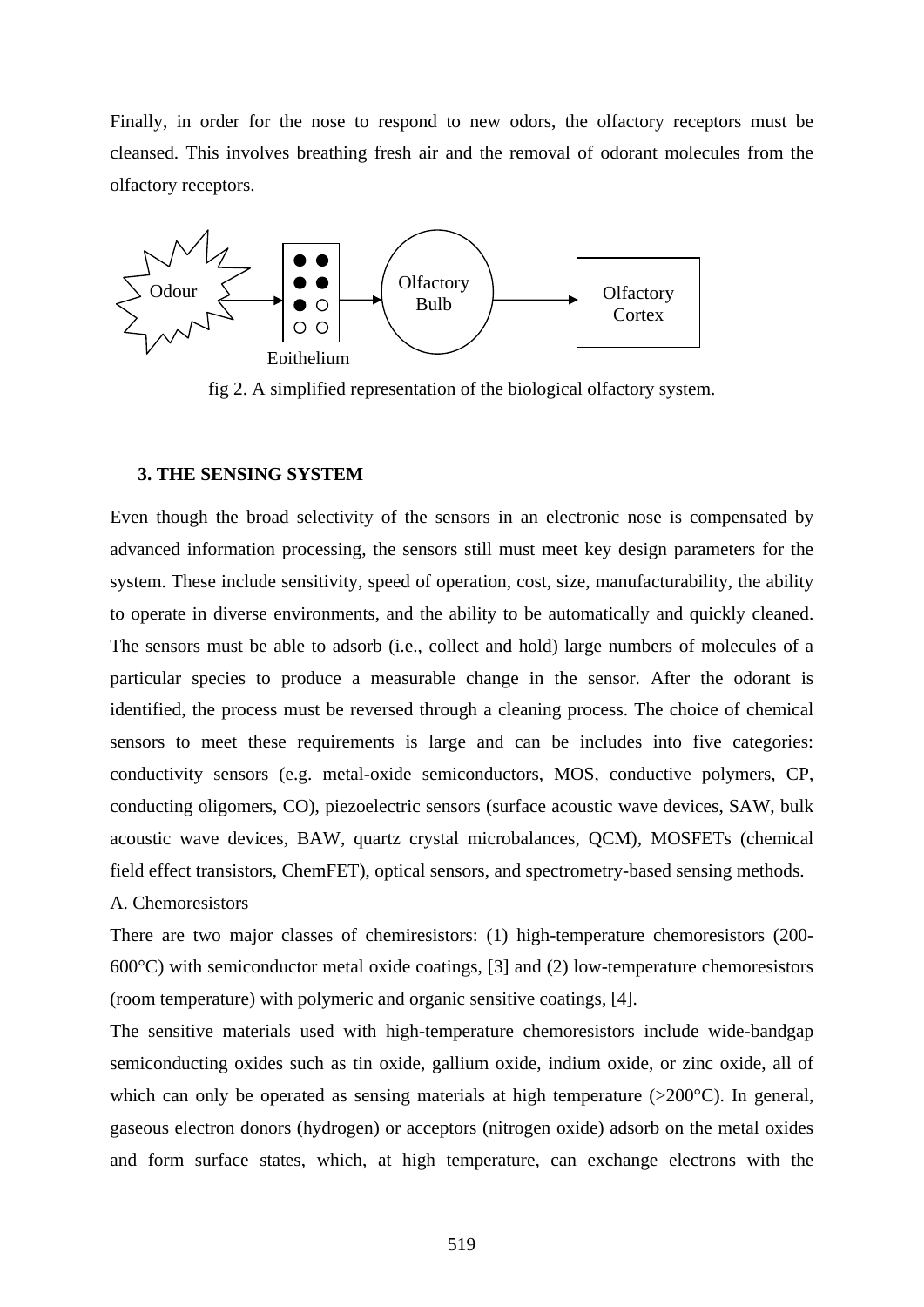semiconductor. An acceptor molecule will extract electrons from the semiconductor metal oxide and thus decrease its conductivity. The reaction between gases and oxide surface depends on the sensor temperature, the gas involved, and the sensor material.

Several classes of organic materials are used for application with chemoresistors at room temperature (electrode spacing typically 5 to 100 µm, applied voltage 1-5 V). Conducting Polymers such as polypyrroles, polyaniline and polythiophene are used to monitor a variety of polar organic volatiles like ethanol or methanol. Conducting carbon black can be dispersed in non-conducting polymers so that if the polymer absorbs vapor molecules and swells, the particles are, on average, further apart and the conductivity of the film is reduced (conductivity by particle-to-particle charge percolation). Applications also include organic solvents such as hydrocarbons, chlorinated compounds, and alcohols.

#### B. Chemocapacitors

Chemocapacitors (dielectrometers) rely on changes in the dielectric properties of a sensing, material upon analyte exposure. Two effects change the capacitance of, e.g., a polymeric sensitive layer upon absorption of an analyte: swelling and change of the dielectric constant due to incorporation of the analyte molecules into the polymer matrix. Interdigitated electrode structures are predominantly used for capacitance measurements. The devices usually are operated at an AC frequency of a few kHz up to 500 kHz. Since the nominal capacitance of microstructured capacitors is on the order of 1 pF and the expected capacitance changes are in the range of some attoFarads, an integrated solution with on-chip circuitry is usually required.



fig. 3 Schematic representation of the Chemocapacitor

#### C. Chemotransistors

Field-effect based transistors, which are the most common electronic components on modern IC logic chips, rely on modulation of the charge carrier density in the semiconductor surface space-charge region through an electric field perpendicular to the device surface: The source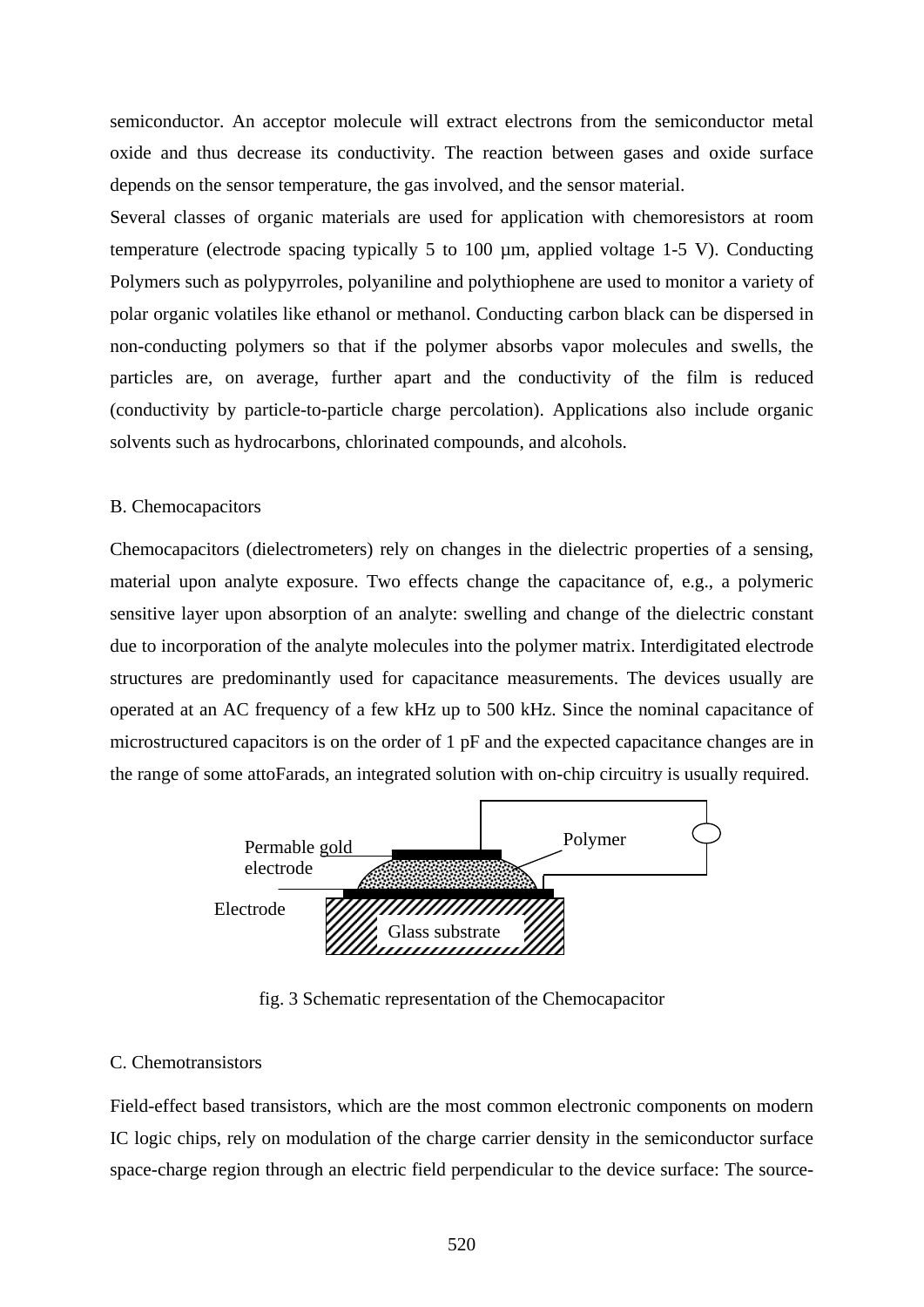drain current is controlled by an isolated gate-electrode. The MOSFET (metal-oxide semiconductor field-effect transistor) as used for chemical gas sensing has a p-type silicon substrate (bulk) with two n-type diffusion regions (source and drain), figure 4. The structure is covered with a silicon dioxide insulating layer on top of which a metal gate electrode is deposited [5]. The source-drain conductivity of the FET can be modulated by adjusting the strength of electrical field between the gate electrode and the silicon, or through the presence of absorbed species and the resulting polarization phenomena.



fig. 4 Schematic representation of the Field Efect Transistor for Gas Sensing

#### D. Optical Sensors

Optical techniques offer a great deal of selectivity already inherent in the various transduction mechanisms in comparison to other chemical sensing methods. Characteristic properties of the electromagnetic waves such as amplitude, frequency, phase, and/or state of polarization can be used to advantage. Geometric effects (scattering) can provide additional information. In addition, optical sensors like any other chemical sensor can capitalize on all the selectivity effects originating from the use of a sensitive layer.

### E. Chemomechanical Sensors

Chemomechanical or mass-sensitive sensors are in the simplest case gravimetric sensors responding to the mass of species accumulated in a sensing layer, [6, 7, 8]. Any species that can be immobilized on the sensor can, in principle, be sensed. Mass changes can be monitored by either deflecting a micromechanical structure due to stress changes or mass-loading (static measurements) or by assessing the frequency changes of a resonating structure or a traveling acoustic wave upon mass loading. Both, deflection and resonance frequency vary in proportion to stress changes or mass loading on the device, figure 5.